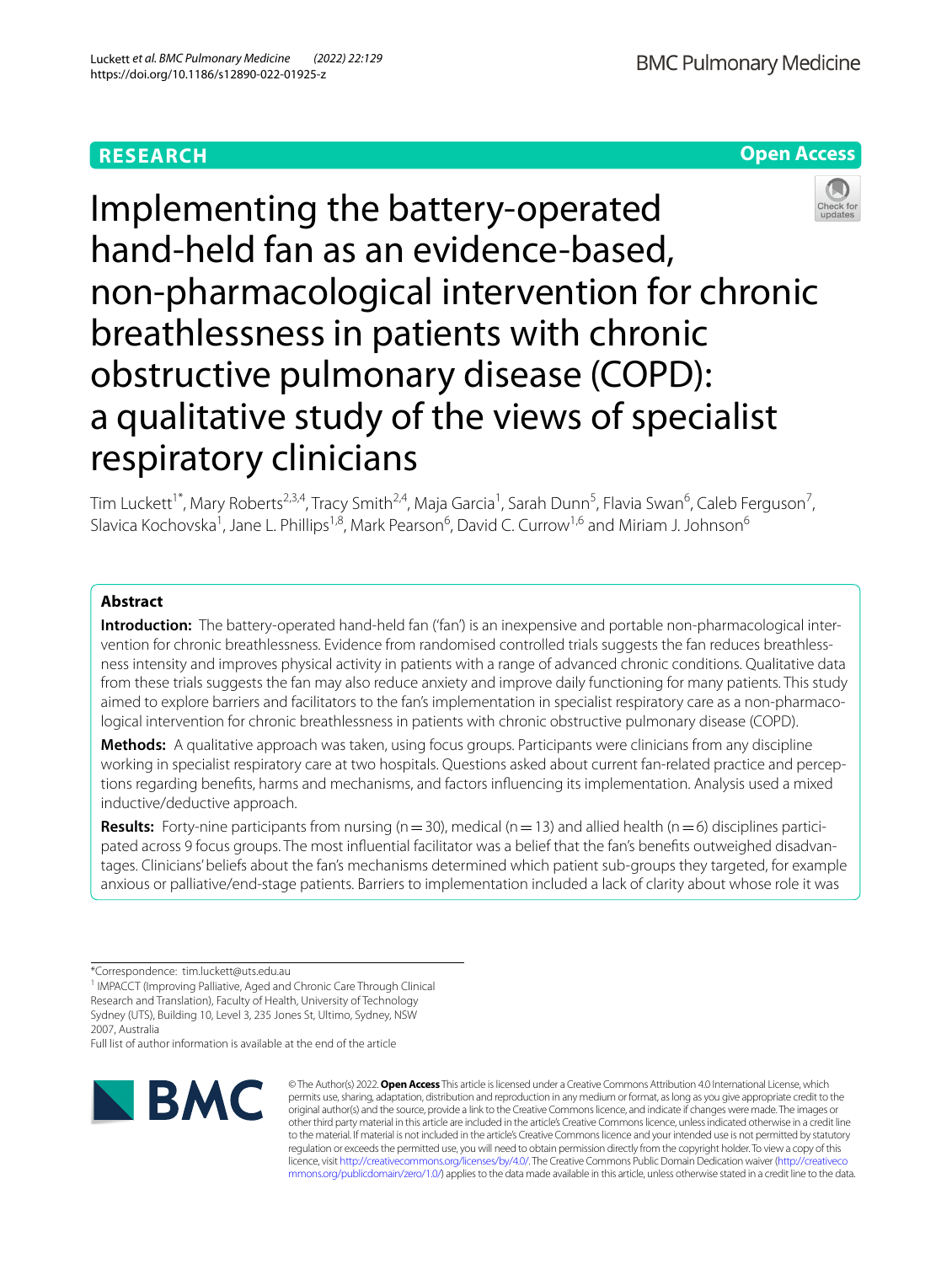to implement the fan, what advice to provide patients, and limited access to fans in hospitals. Few clinicians implemented the fan for acute-on-chronic breathlessness or in combination with other interventions.

**Conclusion:** Implementation of the fan in specialist respiratory care may require service- and clinician-level interventions to ensure it is routinely recommended as a frst-line intervention for chronic breathlessness in patients for whom this symptom is of concern, regardless of COPD stage.

**Keywords:** Breathlessness, COPD, Non-pharmacological management, Qualitative

## **Introduction**

Chronic breathlessness is a common and burdensome symptom across a range of chronic illnesses, including cancer, heart failure and respiratory diseases including chronic obstructive pulmonary disease (COPD). It is defned as "breathlessness that persists despite optimal treatment of underlying pathophysiology and that results in disability"  $([1]$  $([1]$ , page 1).

While chronic breathlessness cannot be cured, it can be managed with non-pharmacological and pharmacological interventions aimed at modulating the person's perception of breathlessness and response to it [\[2](#page-12-1)]. One such intervention is the battery-operated hand-held fan ('fan'). Four meta-analyses, conducted across chronic diseases [\[3](#page-12-2), [4\]](#page-12-3) and in advanced cancer more specifcally [[5,](#page-12-4) [6](#page-12-5)], have suggested that the fan decreases breathlessness intensity. In a pooled analysis of two trials, it was also found that more than half of patients reported an increase in physical activity [\[7](#page-12-6)]. Moreover, qualitative sub-studies from three trials suggest that over 80% of participants perceived benefts in the broadest sense, including not only improvements in the sensory (intensity) dimension of breathlessness, but also benefts in afective (reduced panic) and impact (faster recovery after activity) dimensions, as well as increased confdence in engaging with activities of daily living [[8](#page-12-7)].

The fan is recommended for breathlessness by international clinical practice guidelines not only for everyday breathlessness but also for managing acute-on-chronic episodes or 'crises' [[9](#page-12-8)]. Acute-on-chronic breathlessness often leads to unplanned Emergency Department visits and hospitalisations [[10\]](#page-12-9), a substantial proportion of which might be prevented if patients had better training in breathlessness self-management [[11,](#page-12-10) [12](#page-12-11)]. While no direct evidence is available for the fan's potential to reduce avoidable Emergency presentations, randomised controlled trial (RCT) evidence that it can improve recovery time [\[13](#page-12-12)] alongside qualitative evidence summarized above for reductions in panic might plausibly help patients regain feelings of control that patients have reported are key to whether or not they seek Emergency assistance [[14\]](#page-12-13). Given the fan is inexpensive and readily available for patients to purchase outside the health system, any potential to reduce preventable hospital use would make it highly cost-efective.

Previous research has also identifed no confrmed risk of harm and few disadvantages from using the fan. Recent guidance from Public Health Ontario (2021) concluded that concerns about fans of any kind spreading COVID-19 and other infections remain "*theoretical*", though caution has been recommended in long-term care facilities for the elderly [[15](#page-12-14)]. Other disadvantages are limited to perception of stigma and discomfort in cooler weather reported by a minority of patients [\[8](#page-12-7)]. Not only is the fan safer than many medications but some patients report that it decreases their reliance on beta-agonist metered dose inhalers, potentially reducing unwanted side-effects  $[16]$  $[16]$ .

The fan's potential for benefit, few disadvantages and low cost combine with its portability to warrant its implementation as a 'frst-line' intervention for amelioration of chronic breathlessness that should be recommended to all afected patients alongside diseasedirected treatments [\[9,](#page-12-8) [17](#page-12-16), [18](#page-12-17)]. However-as for many evidence-based interventions-specifc eforts may be needed to drive implementation. Some patients will learn about the fan from consumer-facing organizations for chronic lung disease, which promote the fan alongside other non-pharmacological interventions through their websites and other patient resources [\[19](#page-12-18), [20](#page-12-19)]. However, patients who seek out information from this source are likely to be already 'activated' in self-management [\[21](#page-12-20)], while patients with lower self-efficacy may instead rely on healthcare encounters to encourage health-related behaviours. One such opportunity is presented by "breathlessness services", a relatively new model of care specifcally designed to train patients in self-management using non-pharmacological interventions [[22](#page-12-21)]. However, few breathlessness services are available worldwide, making specialist respiratory care the most common point of contact at which to implement the fan for patients with chronic lung disease. Unfortunately, however, a study conducted at one Australian breathlessness service found that the majority of COPD patients referred had never heard of the fan previously, despite receiving previous outpatient and inpatient specialist respiratory care and pulmonary rehabilitation [[23](#page-12-22)].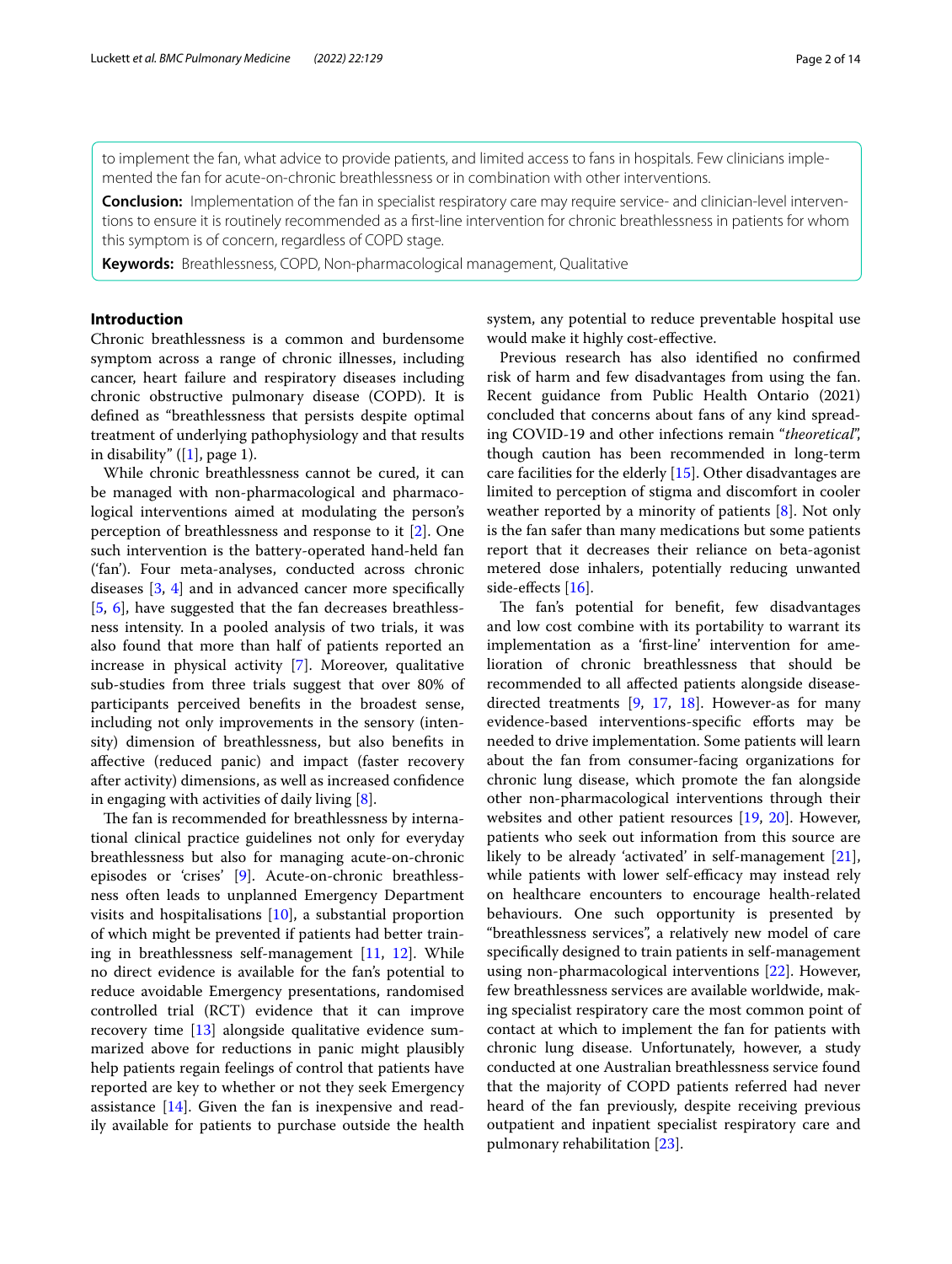To date, no research has explored clinician barriers and facilitators to implementing the fan for chronic breathlessness in specialist respiratory care [[24](#page-12-23)]. However, research on non-pharmacological interventions more generally suggests that barriers occur mostly at the clinician level, rather than at the level of the patient or health service [[25](#page-12-24)]. Clinicians may focus on biomedical management of disease rather than a biopsychosocial approach that prioritises optimising quality of life [[26](#page-12-25)], lack awareness of the evidence surrounding nonpharmacological management of breathlessness, and/or have a mistaken belief that 'nothing more can be done' once the underlying disease has been optimally treated [[25](#page-12-24), [27](#page-12-26)].

In addition to the above barriers that are common across non-pharmacological interventions, the fan might face unique challenges to implementation. Patients in qualitative studies have voiced surprise that such an inexpensive, everyday item can be efective where other interventions have failed [\[8](#page-12-7)], and it seems likely that clinicians may be similarly dismissive unless they are familiar with evidence for the fan's efficacy. Further, the fan has a number of physiological and psychological mechanisms that are still poorly understood [\[28](#page-12-27), [29](#page-12-28)], potentially confusing clinicians regarding the pathway to beneft. Further research is needed to explore whether these and other barriers are impeding implementation of the fan in specialist respiratory care and what opportunities there might be for driving translation into practice.

The aim of the current study was to explore barriers and facilitators to implementation of the fan in specialist respiratory care as a non-pharmacological management intervention for chronic breathlessness in patients with COPD.

#### **Design and methods**

The study used a qualitative method with pragmatic orientation to explore clinicians' perceptions of barriers and facilitators to implementation of the fan in specialist respiratory care. We focused on clinicians' perceptions because of evidence above that barriers to non-pharmacological management of breathlessness tend to stem from clinician knowledge, attitudes and beliefs, and to enable us to explore appearance and mechanism-related issues unique to the fan.

The study took place between December 2020 and April 2021 and was approved by South Eastern Sydney Local Health District Human Research Ethics Committee (2020/ETH02615). All participants gave informed consent to participate.

The study has been reported in accordance with the Consolidated Criteria for Reporting Qualitative Research (COREQ) [[30](#page-12-29)].

#### **Participants**

Participants were clinicians of any discipline (medical, nursing or allied health) working in specialist respiratory care at either of two quaternary referral and teaching hospitals in Sydney, Australia. Clinicians could be working in outpatient, inpatient or pulmonary rehabilitation services.

Rather than aim for a target sample size, the opportunity to participate was extended to all clinicians working in specialist respiratory care at the two hospitals. Participants were approached by a clinical investigator at each hospital via electronic mailing lists and announcements at clinician meetings. To minimize selection bias and ensure inclusion of a range of disciplinary and fan-related perspectives, data collection took place at the end of regular clinical meetings and training sessions. Clinicians who did not wish to participate were given the opportunity to leave before focus groups commenced.

#### **Data collection**

Focus groups were used in preference to one-to-one interviews because they offer the most efficient method for enabling individual perspectives to be compared and integrated to identify group norms and points of diference, providing the topic is narrowly focused and not private [[31,](#page-12-30) [32](#page-12-31)]. Focus groups were carried out face-toface at each hospital where possible or using video conference when COVID-19 physical distancing restrictions were in place. Focus groups were facilitated by a male academic and social scientist with no previous relationship with participants (TL), with notes being taken by a female nurse and/or doctor who worked as part of the teams (MR, SD or TS). All these team members had prior experience of facilitating focus groups and conducting qualitative analysis, and a research interest in non-pharmacological management of chronic breathlessness.

At the beginning of focus groups, participants were asked to complete a brief proforma on their clinical experience and the proportion of patients with COPD and chronic breathlessness to whom they currently recommended the fan ('all or nearly all', 'most', 'some', 'none'). This information was submitted to the team anonymously either in paper form (face-to-face) or electronically (video-conferencing), and was not available to facilitators during the focus group.

To minimise social desirability bias [\[33](#page-12-32)], the focus group preamble explicitly invited a range of perspectives on the fan, acknowledging the absence of previous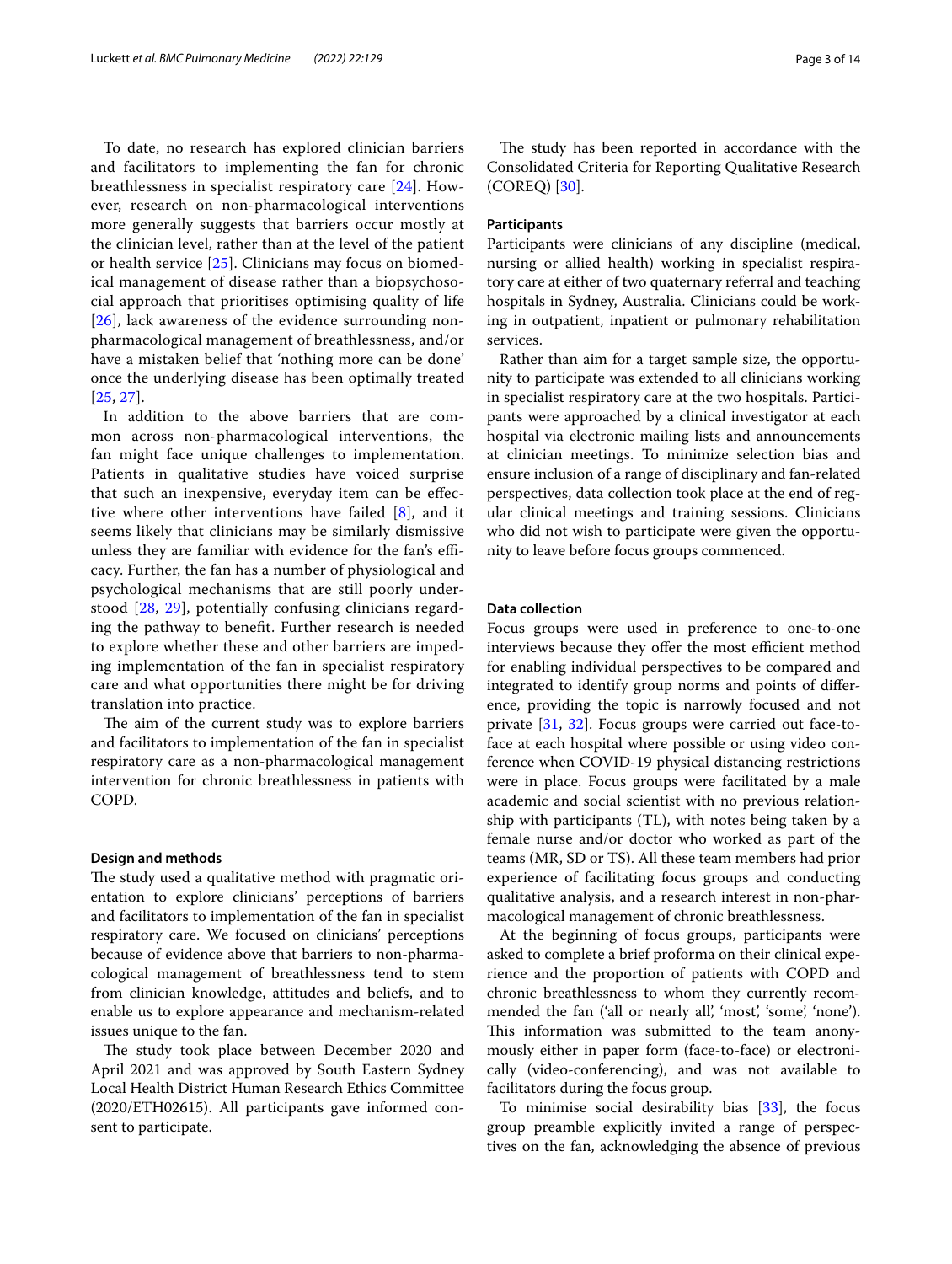research on clinician perceptions and practice. Questions started by inviting anyone who did not recommend the fan to discuss their reasons. Questions were then opened to all participants, and focused on perceived benefts and problems and any other factors infuencing whether they recommended the fan. Participants who indicated during the discussion that they recommended the fan to some but not all patients were asked how they selected. Participants who had recommended the fan to any proportion of patients were asked how confdent they felt in supporting patients to use it for optimal beneft, and to recall the factors that had frst prompted them to implement the fan in their practice. Participants were also invited to comment on the fan's appearance and mechanism.

Focus groups were audio-recorded and transcribed verbatim, with transcripts imported to NVivo version 12 (QSR) for management. Transcripts were not returned to participants for comment or correction.

#### **Analysis**

Analysis used an integrated approach specifcally designed for developing healthcare interventions that includes both inductive and deductive components to ensure that results built on previous understanding of clinician behaviour as well as remained open to unexpected insights [\[34](#page-12-33)]. Analysis commenced with line-by-line inductive coding, before using an established theoretical framework to transition to interpretative themes. The Integrated Behavioural Model (IBM) [\[35\]](#page-12-34) was chosen because it: provided useful insights in similar qualitative studies exploring health professionals' knowledge, beliefs and attitudes [[36–](#page-12-35)[38\]](#page-12-36); enabled a nuanced exploration of clinicians' 'intention to act', which we anticipated to be the most infuential factor within a clinical decisionmaking context; and considered factors beyond intention such as 'environmental constraints'. The IBM posits that intention to act is primarily determined by a person's attitudes, perceptions regarding other people's attitudes and behavior (i.e. norms), and perceived control over the behaviour. Additional themes were developed inductively where they proved a poor fit for constructs in the IBM. Analysis was conducted by a medical student with experience in similar analysis (MG), with iterative discussion of the line-by-line coding structure with TL and interpretative themes with nursing and medical members of the investigator team (MR and TS).

## **Results**

A total of 9 focus groups were conducted, 4 at hospital #1 and 5 at hospital #2. Forty-nine clinicians participated in total (22 at hospital #1 and 27 at hospital #2), with numbers in each focus group ranging between 4 and 7. Samples from both hospitals included nurses, doctors

and allied health professionals. Participants at hospital #1 were generally more likely to recommend the fan to 'all/ nearly all' patients than those at hospital #2 (8/22 versus 2/27 respectively), but the proportions recommending to 'most' patients were similar (7/22 and 10/27 respectively). Focus groups lasted between 19 and 37 min. Further participant characteristics are summarized in Table [1.](#page-3-0)

Nearly all line-by-line codes could be mapped to the IBM framework. Findings relating to each of the framework's constructs are summarized in Table [2](#page-4-0) and described in more detail as follows.

<span id="page-3-0"></span>**Table 1** Characteristics of 49 clinicians from specialist respiratory care who participated in 9 focus groups exploring barriers and facilitators to implementing the battery-operated hand-held fan for chronic breathlessness in patients with COPD

| Characteristic                                                                                                         | $N = 49(%)$ |
|------------------------------------------------------------------------------------------------------------------------|-------------|
| Gender                                                                                                                 |             |
| Female                                                                                                                 | 36 (73.5)   |
| Male                                                                                                                   | 13 (26.5)   |
| Setting                                                                                                                |             |
| Inpatient                                                                                                              | 34 (69.4)   |
| Inpatient/outpatient                                                                                                   | 8(16.3)     |
| Discipline                                                                                                             |             |
| Medical                                                                                                                | 13(26.5)    |
| Advanced trainee                                                                                                       | 12 (24.5)   |
| Consultant                                                                                                             | 1(2)        |
| Nursing                                                                                                                | 30(61.2)    |
| CNC                                                                                                                    | 1(2)        |
| <b>CNE</b>                                                                                                             | 1(2)        |
| CNS                                                                                                                    | 2(4.1)      |
| <b>FFN</b>                                                                                                             | 3(6.1)      |
| <b>RN</b>                                                                                                              | 21 (42.9)   |
| Allied health                                                                                                          | 6(12.2)     |
| Physiotherapist                                                                                                        | 5(10.2)     |
| OT                                                                                                                     | 1           |
| Years working in respiratory care                                                                                      |             |
| $<$ 1 year                                                                                                             | 6(12.2)     |
| $1-5$ years                                                                                                            | 23 (46.9)   |
| 6-10 years                                                                                                             | 8(16.3)     |
| $>10$ years                                                                                                            | 12(24.5)    |
| "To what proportion of patients with COPD and chronic breathlessness<br>do you currently recommend the hand-held fan?" |             |
| All or nearly all                                                                                                      | 10(20.4)    |
| Most                                                                                                                   | 17 (34.7)   |
| Some                                                                                                                   | 19 (38.8)   |

The italics represent totals for the section below them - for example medical is comprised of bot advanced trainees and consultants None  $3(6.1)$ 

CNC, clinical nurse consultant; CNE, clinical nurse educator; CNS, clinical nurse specialist; EEN, endorsed enrolled nurse; RN, registered nurse; OT, occupational therapist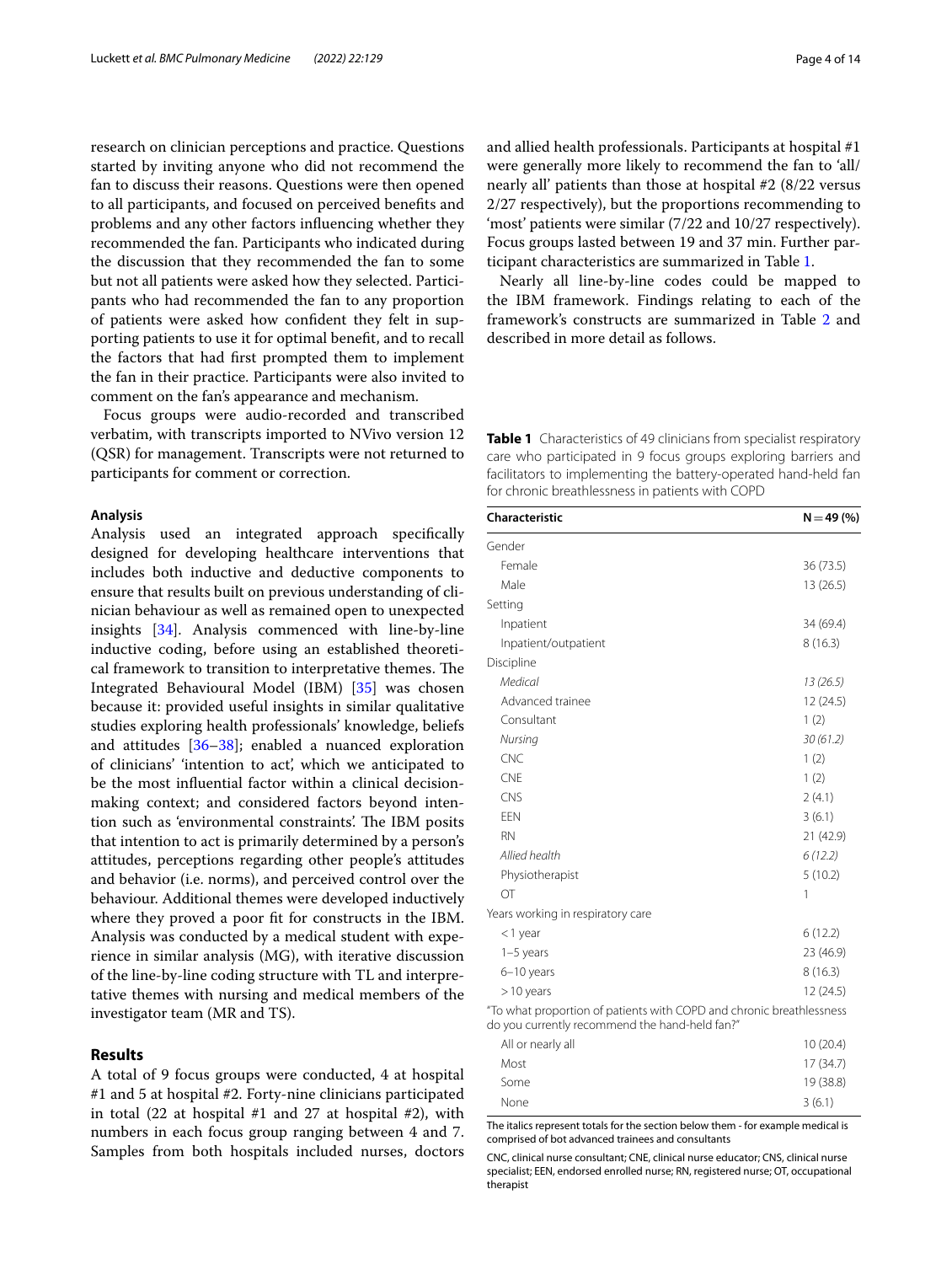| <b>BM</b> construct            |                                                                  | <b>Barriers</b>                                                                                                                                                                                                                                                                                                                                                                                                                                                                                                                                                                                                                                                      | <b>Facilitators</b>                                                                                                                                                                                                                                                                                                           |
|--------------------------------|------------------------------------------------------------------|----------------------------------------------------------------------------------------------------------------------------------------------------------------------------------------------------------------------------------------------------------------------------------------------------------------------------------------------------------------------------------------------------------------------------------------------------------------------------------------------------------------------------------------------------------------------------------------------------------------------------------------------------------------------|-------------------------------------------------------------------------------------------------------------------------------------------------------------------------------------------------------------------------------------------------------------------------------------------------------------------------------|
| nstrumental attitude           | Knowledge and beliefs about<br>fan-related benefits and<br>harms | A small number of participants were concerned that patients might<br>participants lacked a knowledge of the fan's evidence-base<br>become over-reliant on the fan<br>Most                                                                                                                                                                                                                                                                                                                                                                                                                                                                                            | so were more prepared to 'try it' even if unaware of evidence for benefit<br>Clinician awareness of evidence for the fan might benefit from greater<br>None of the participants believed the fan posed a serious risk of harm<br>inclusion in clinical practice guidelines                                                    |
|                                | Knowledge and beliefs about<br>the fan's mechanism               | ipants who believed the fan's mechanism to be mostly psycho-<br>None of the participants considered the fan suitable during an<br>Most participants reserved the fan for 'end stage' disease<br>logical recommended it only to anxious patients<br>exacerbation<br>Partici                                                                                                                                                                                                                                                                                                                                                                                           | Use of the fan during exacerbations should be promoted in line with<br>Educational efforts should focus on persuading clinicians to recom-<br>mend the fan to any patient with COPD for whom breathlessness<br>impacts on daily life, regardless of anxiety and disease stage<br>ATS guidance for breathlessness 'crises' [9] |
| Experiential attitude          |                                                                  | Participants were much more motivated by the fan's benefit/harm<br>profile than whether it appeared 'cheap' or 'plasticky'                                                                                                                                                                                                                                                                                                                                                                                                                                                                                                                                           | None relevant                                                                                                                                                                                                                                                                                                                 |
| Normative beliefs              | Descriptive norms                                                | Participants' views were relatively unaffected by colleagues, being<br>more influenced by patient reports regarding efficacy<br>much                                                                                                                                                                                                                                                                                                                                                                                                                                                                                                                                 | Clinical champions may have potential but are as yet untested<br>Patient advocacy has been a key facilitator to date                                                                                                                                                                                                          |
|                                | Subjective norms                                                 | At a clinician level, participants agreed that anyone could recommend<br>community services more appropriately placed to implement the fan<br>At a specialty level, some participants expected specialist palliative<br>considered doctors to be more focused on pharmacological than<br>At a setting level, participants tended to consider outpatient and<br>At a discipline level, some nurses and allied health professionals<br>non-pharmacological management, but doctors refuted this<br>care to recommend the fan rather than respiratory care<br>than inpatients, where patients were acutely unwell<br>the fan but were unclear whose role this should be | Allocate the fan within the scope of practice for respiratory care within<br>each setting and discipline for all or selected roles                                                                                                                                                                                            |
| Personal agency                | Perceived behavioural control                                    | Participants expressed a high level of autonomy with regard to the<br>fan, rendering this no barrier to implementation                                                                                                                                                                                                                                                                                                                                                                                                                                                                                                                                               | None relevant                                                                                                                                                                                                                                                                                                                 |
|                                | Self-efficacy                                                    | participants were uncertain which type of fan to recommend<br>and how to train patients to use it optimally<br>Most                                                                                                                                                                                                                                                                                                                                                                                                                                                                                                                                                  | Further research is required to identify the optimal approach to training<br>Promote types of fan supported by emerging evidence [59]<br>patients in using the fan                                                                                                                                                            |
| Environmental factors          |                                                                  | A lack of hand-held fans in the inpatient setting posed a significant<br>barrie                                                                                                                                                                                                                                                                                                                                                                                                                                                                                                                                                                                      | Establish locally-contextualised models for ensuring fans are available to<br>patients in the inpatient setting                                                                                                                                                                                                               |
| Salience and habit             |                                                                  | In a time-pressured procedurally-driven inpatient setting, implemen-<br>tation was perceived to be hindered by the fan not being part of a<br>standard protocol                                                                                                                                                                                                                                                                                                                                                                                                                                                                                                      | Include the fan in ward protocols                                                                                                                                                                                                                                                                                             |
| ATS, American Thoracic Society |                                                                  |                                                                                                                                                                                                                                                                                                                                                                                                                                                                                                                                                                                                                                                                      |                                                                                                                                                                                                                                                                                                                               |

<span id="page-4-0"></span>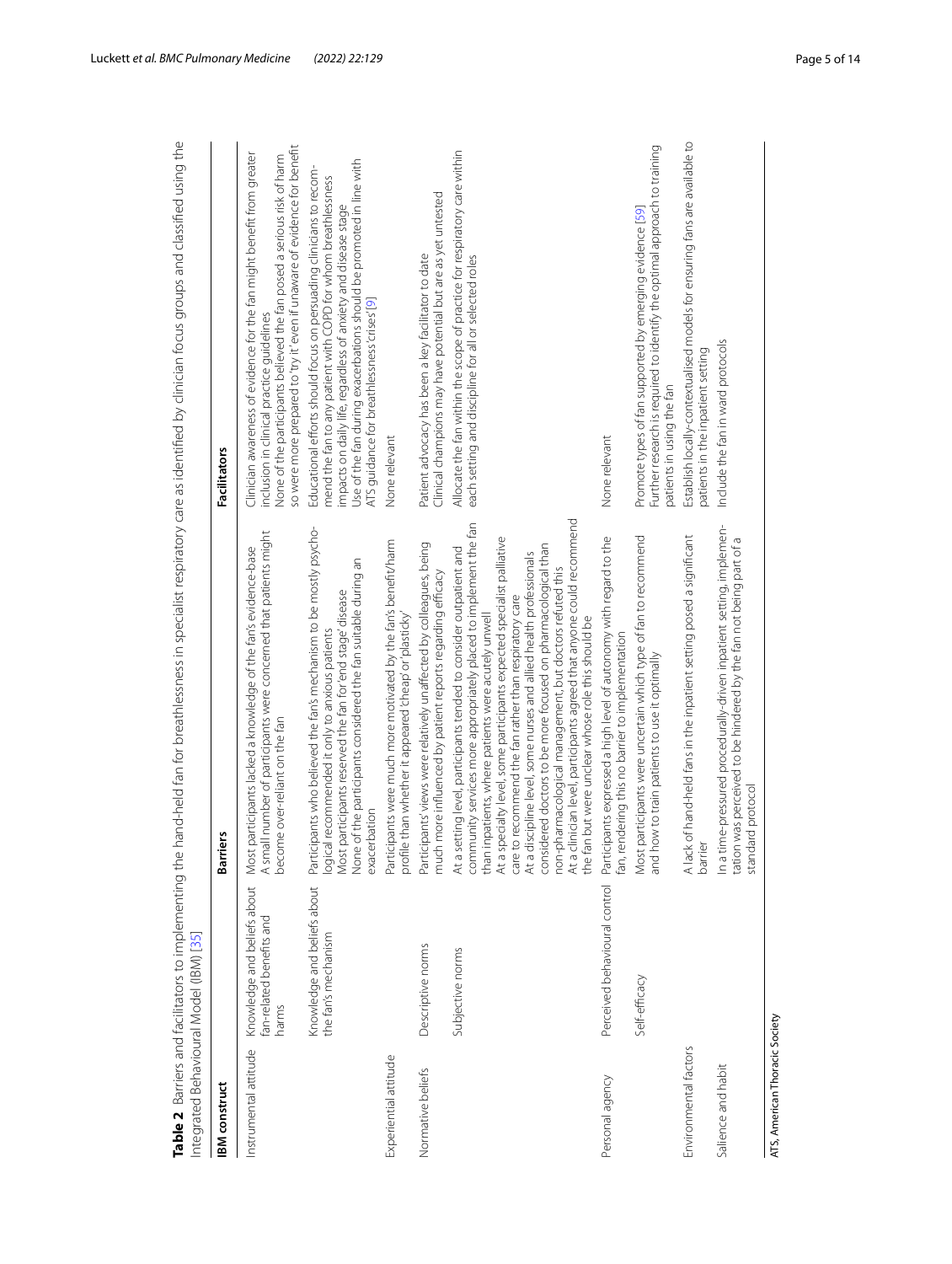## **Attitudes**

## <span id="page-5-0"></span>*Instrumental attitude*

*Knowledge and beliefs about fan‑related benefts and harms* The most influential factor determining clinicians' willingness to recommend the fan appeared to be their 'instrumental attitude'—in particular, the degree to which they believed that patient beneft outweighed any disadvantages or harms.

When asked about barriers to implementing the fan, some participants highlighted a "lack of knowledge or a lack of awareness of how a fan can help" (Hospital 1, Pulmonary rehabilitation), with doctors indicating they hadn't learned about fans in medical school or post-graduate training. Only a few participants appeared familiar with research evidence for the efectiveness of the fan, which they had heard about through related training. Even these participants identifed clinical experience as a more important driver.

*"She [a trainer] told us about some research that had been done in England about the fan how it can help people with their breathlessness. So, I read up about it, started recommending to patients, and found that it does really help them with their breathlessness." Hospital 1, Nurse*

Most participants reported learning about the fan through patients' endorsement, and perceived that patients usually learned through the same source.

*"Patients who are already using the fan encourage other people to use the fan." Hospital 1, Nurse*

Participants perceived patients to have reaped a range of benefts from using the fan. For some, this included a patient perception that the fan had relieved breathlessness intensity.

*"My patients that I've had, they've reported that they feel a lot less breathless with the fan on and they tend to self-initiate the hand held fan when they do start feeling breathless, as well." Hospital 1, Advanced trainee*

Participants in four focus groups also reported observing psychological benefts from the fan, including reductions in anxiety and feelings of panic.

*"Yeah, and in saying that, I've had patients say it eases anxiety when they're really short of breath; rave about it." Hospital 1, Nurse*

The fan was also perceived to increase patients' confdence, allowing them to extend their activities of daily living.

*"Te patients have said that it makes them feel less* 

*breathless and more confdent in managing attacks of breathlessness. So they feel more confdent leav‑* ing the house, for example. Yeah. That's probably *the main things they've said." Hospital 1, Advanced trainee*

One participant also described the beneft of patients using the fan during exercise.

*"I also found that during the exercise program, patients cope better doing their exercises if they are holding a fan while they're exercising." Hospital 1, Nurse*

None of the participants considered there to be serious harms associated with using the fan. Potential harms that were raised by participants but dismissed as minimal included risk of injury from the blades (*"that stuf [the blades are made of] is soft" Hospital 1, Advanced trainee)* and fre from batteries ("*lithium batteries burn hot and durably, I think" Hospital 2, Physician*). The lack of perceived harms encouraged participants to take a "*why not try it?*" (*Hospital 1, Nurse*) approach to recommending the fan, even when they were uncertain whether a given patient might beneft.

*"If I was worried that it would do the patient harm, yes, I would have more questions and reservations about it, but I just don't feel that way about hand held fans." Hospital 1, Advanced trainee*

Participants were more divided on the risk of transmitting COVID-19, with those at hospital #2 expressing more concern than those at hospital #1. At hospital #2, management had prohibited the use of all fans on inpatient wards alongside other restrictions while Sydney was subject to public health orders. Participants at hospital #1 were surprised to learn that fans had been banned at hospital #2, and were generally dismissive of any risk.

*"Advanced trainee 5: I'm not sure how aerosolizing a hand held fan can necessarily be. Advanced trainee 2: I don't think there is a signif‑ cant risk." (Hospital 1)*

The only disadvantage that appeared to dissuade anyone from recommending the fan was a belief that some patients could become overly reliant on the fan, expressed by an allied health professional and nurse in two different focus groups at hospital #2. These clinicians were concerned that patients might become anxious and debilitated if placed in a situation where the fan was not available to them.

*"I can fnd some patients get very over-reliance on the fan as well. They won't move or do anything without having the fan with them. But obviously,*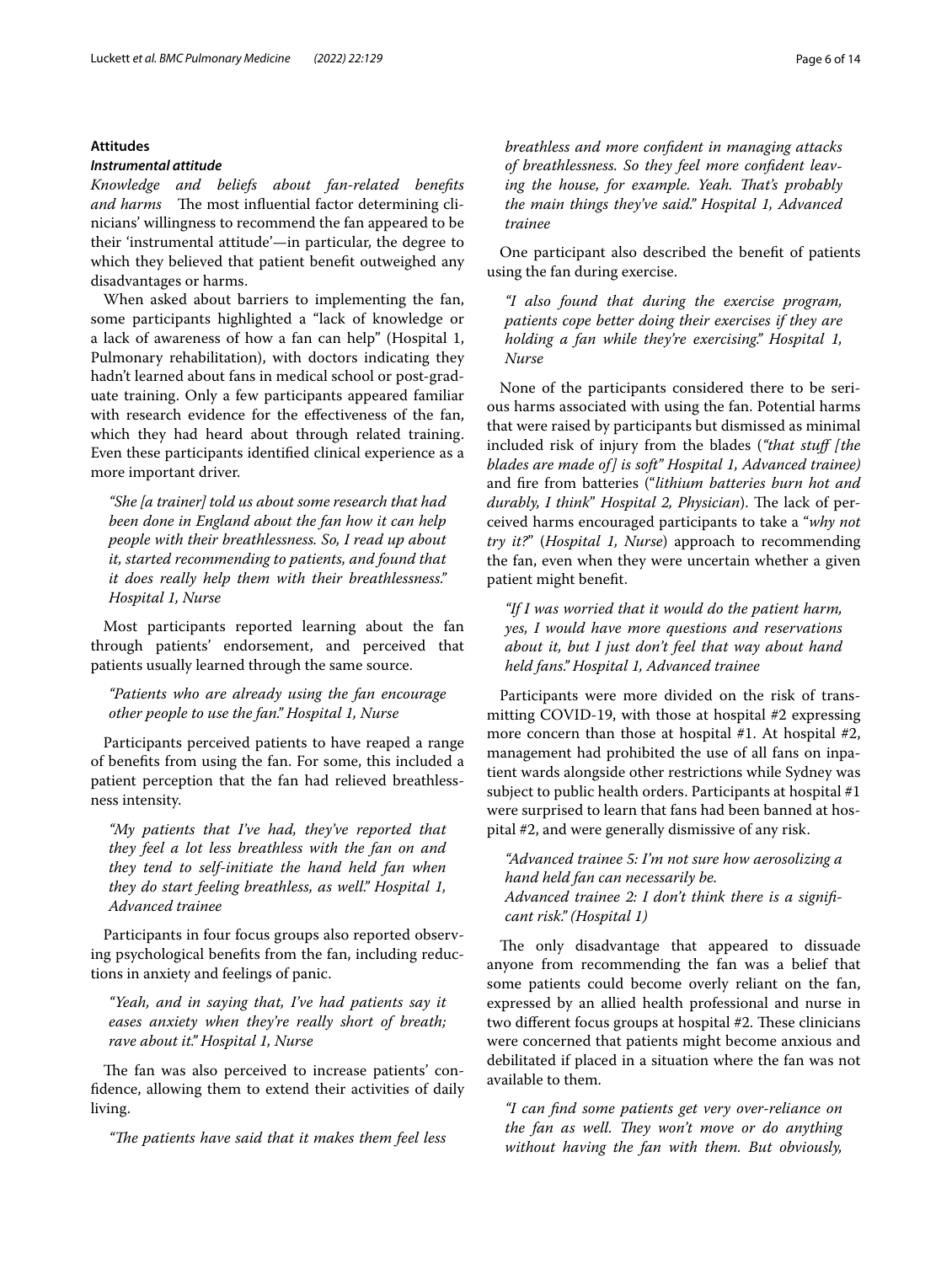*yeah, like [participant's name], I would explore other techniques frst before giving them a fan." Hospital 1, Allied health*

Some participants also perceived there to be beliefrelated barriers among some patients to the fan, including a concern that the fan might worsen a pollen allergy, a cultural belief that drafts could cause colds, and an image issue for some men.

*"[Patients say that] 'when a draft blows through, then I got a cold' kind of perspective. So, I defnitely have had some patients - and sometimes it's from certain cultural backgrounds - that absolutely do not want any wind blowing on their face." Hospital 1, Advanced trainee*

*[Unlike women] A lot of men don't carry a bag around, and they're a bit more reluctant to carry the fan with them when they go out." Hospital 1, Pulmo‑ nary rehabilitation*

*Knowledge and beliefs about the fan's mechanism* Perceptions regarding the fan's mechanism seemed less important than beneft in determining whether participants recommended the fan, but did determine which sub-groups of patients they chose to offer it. In particular, participants who believed the fan's mechanism to be primarily psychological recommended it predominantly to patients presenting with comorbid anxiety.

*"We also get panic attacks very frequently, like anx‑ ious patients. We can recommend [the fan]." Hospi‑ tal 2, Inpatient nurse*

Perceived psychological mechanisms were variously described in terms of a "*placebo efect"* (Hospital 1, Inpatient nurse), "*calming*" (Hospital 2, Inpatient nurse*),* mindfulness ("*just focus on their breathing when they've got the airfow on them*" Hospital 2, Inpatient nurse) and distraction ("*looking at the fan does give them something diferent to think about*" Hospital 1, Inpatient nurse).

Clinicians in three focus groups also reported reserving the fan for patients in the "*palliative*" or "*end-stage"* (Hospital 2, Inpatient nurses) phase of disease after other interventions had failed.

*"I don't bring it up for those individuals who are not quite accepting of their situation, in terms of their diagnosis and how breathless they are, or who lack insight into that. Because then moving on to a strat‑ egy to fx that isn't successful. But I wouldn't say it's my last... It's not my last resort. It's in combination with several other non-pharmacological strategies." Hospital 2, Advanced trainee*

However, one participant raised a concern that patients with end-stage disease were sometimes "*too weak*" (*Hos‑ pital 2, Inpatient nurse)* to hold the fan, requiring a desktop or pedestal fan instead.

Several participants from the inpatient setting also prioritized other management interventions during an acute exacerbation, considering the fan suitable only for everyday management.

*"Yeah. If there's an acute deterioration and their respiratory rate is very high they've dropped their sats [oxygen saturation] I'm not going to be rec‑ ommending a fan. I'm worried about other things going on, like they're septic or something like that. But, long term … [that's when the fan might be use‑ ful]." Hospital 2, Inpatient nurse*

Of participants who thought the fan had a physiological mechanism, the majority had a general understanding that this involved airflow, but only a minority were able to describe this in more detail. Where explanations were offered for how airflow affected the sensation of breathlessness, these included reference to "*pushing air in*" (*Hospital 2, Inpatient nurse*) and "*reducing the work of breathing*" (*Hospital 1, Advanced trainee*), as well as neurological pathways involving various kinds of "*receptors*".

*"So there are lots of inputs that cause dyspnea, and they might be mechanoreceptors, nociceptors, and the like, which feed back centrally to give a percep‑ tion that someone's not getting enough air. And I sus‑ pect, in some patients with chronic lung disease, that those receptors, those mechanisms, might be upregu‑ lated. Or they've just got barriers or end-stage dis‑ ease such that those nociceptors are always turned on. And so then other receptors would dampen down those nociceptive pathways, such as a feeling of air, a sensory feeling of air coming across the face. And I think those relieve those sensations by triggering those nerve receptors and those nociceptors to get that feeling that the person's fnally getting air." Hos‑ pital 2, Consultant*

Only three participants identifed involvement of the trigeminal nerve, two of whom were medical staf and one a physiotherapist.

*"It stimulates trigeminal nerve and you have inputs through the central respiratory systems that tend to suppress those highest inputs, the sensation of breathlessness and respiratory drive. But yeah, that was my vague understanding…" Hospital 1, Advanced trainee*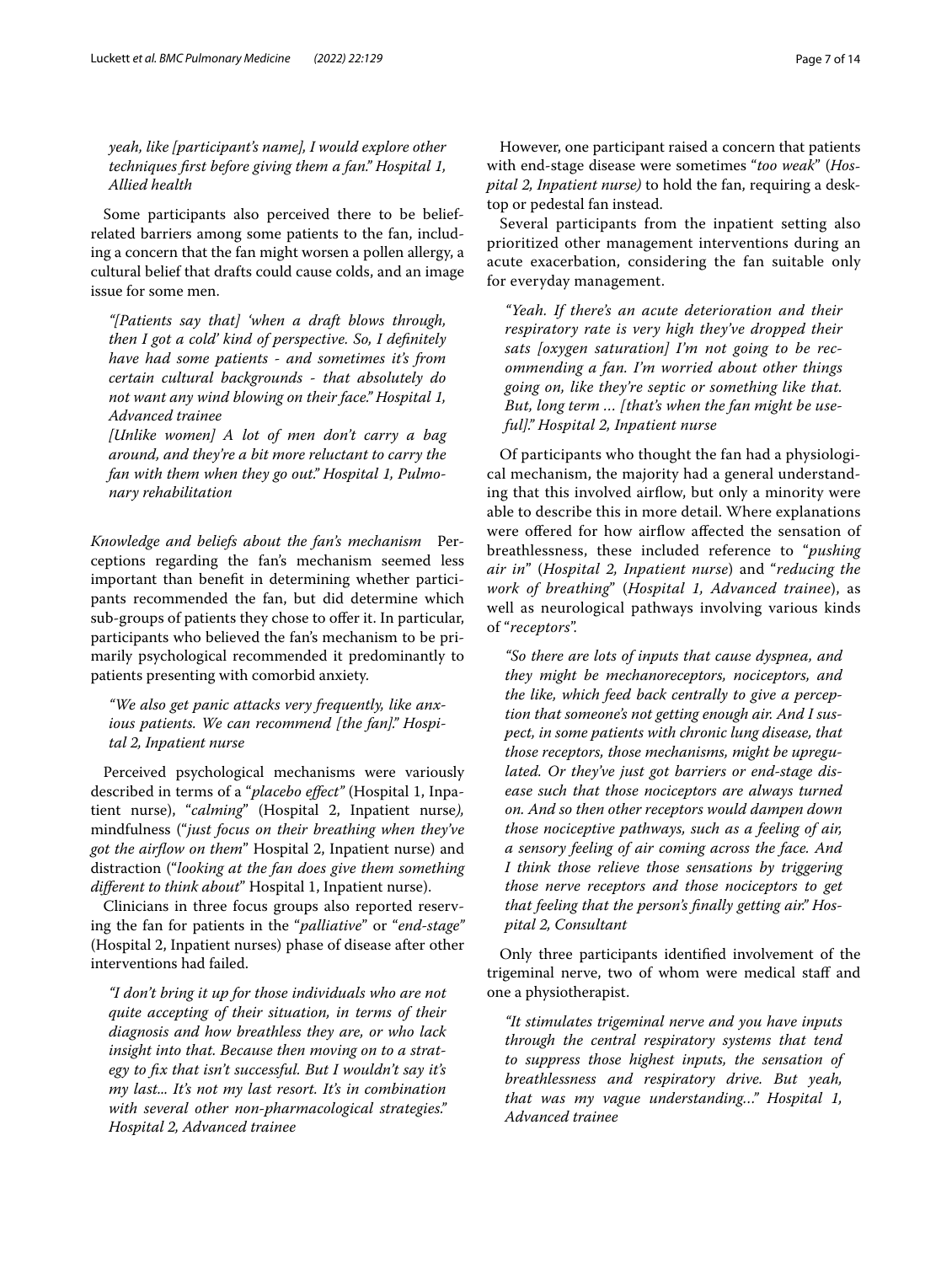Several participants likened the fan's airflow mechanism to fresh air, wind, home oxygen or, in one case, a menthol nasal inhaler, all of which were also perceived to moderate the sensation of breathlessness. One doctor reported advising patients who perceived beneft from home oxygen but did not meet hypoxic criteria to use the fan as an alternative intervention.

*"Triggering receptors in the nose and over the face that'd give you a sensation of air moving across. And that's why I told them [patients] if they're funding their own oxygen even when they don't meet criteria and they've got normal oxygen levels, it's probably the air going over their nose that gives them the relief, not the oxygen itself." Hospital 2, Consultant*

Other participants focused on the cooling efect of the fan either as the sole mechanism or in combination with airflow.

*"Usually they [patients] said the cool feeling on their face kind of 'just helps them breathe better', in their own quotes." Hospital 1, Inpatient nurse*

In the case of some participants, it wasn't clear whether they believed airflow and cooling from the fan reduced breathlessness or just made patients more comfortable by compensating for the stufness of the inpatient ward or warming efects of equipment.

*"So the BiPAPs and the high fows generally blow hot air onto them, or it's humid, so the cool air of the fan just blowing, helps to make them a bit more comfort‑ able while they are on BiPAP or high fow, or whatnot." Hospital 2, Inpatient nurse*

## *Experiential attitude*

By comparison, participants' 'experiential attitude' (i.e. how they felt emotionally about recommending the fan) seemed less important than their 'instrumental attitude' in determining their fan-related practice. When asked whether they had concerns about the fan appearing too 'cheap' or 'plasticky', none of the participants agreed this was of concern either for themselves or colleagues ("*If it works, go for it*" *Hospital 1, Advanced trainee*). Indeed, the only emotional disposition expressed towards the fan concerned the empathy that participants felt for patients with chronic breathlessness and commensurate relief at being able to ofer them interventions that might be of beneft.

*"Having a fan, or knowing that there's one handy somewhere …you can't fnd anything, and then you tell the patient, "sorry, I can't fnd anything" - it's a bit frustrating to them. Somehow, you found something, and then you give it [the fan] to them, you can feel* 

## **Normative beliefs** *Descriptive norms*

While patient-reported beneft was the most common reason that participants gave for starting to recommend the fan, a smaller number reported learning about it from other clinicians. Participants reported learning about the fan from both respiratory clinicians (either superiors or other disciplines) and colleagues from specialist palliative care.

*their relief for even a little." Hospital 2, Inpatient nurse*

*"Well I had my bosses suggest it." Hospital 1, Advanced trainee "I think the palliative care usually provides some of the handheld fans." Hospital 1, Inpatient nurse*

No participants reported hearing other clinicians criticising the fan or otherwise dissuading others from recommending it and, indeed, expressed incredulity that this would be likely.

*"Advanced trainee 2: I don't know why anyone [clini‑ cians] would resist it. Advanced trainee 3: Yes, it's just a fan. Advanced trainee 4: It seems, like, such a weird pet peeve to have, like, anti-fan." Hospital 1*

#### *Subjective norms*

Compared with descriptive norms, participants' fanrelated practice appeared to be more infuenced by beliefs and attitudes they held regarding what was expected of them as a clinician. First and foremost, participants perceived their role to centre on patient care, obliging them to support the fan if they believed patients would derive benefts (see '[In](#page-5-0)strumental attitude' above).

*"Anything that will help the patient feel some relief, they [clinicians] won't say anything that they're not happy with it. It's very patient-centred. As long as it's benefcial for the patient…make them happy…" Hospital 2, Inpatient nurse*

However, determining whose role it was to implement the fan faced a lack of clarity at each of the levels of setting, specialty, discipline and clinician. At the setting level, some inpatient clinicians felt that community or outpatient care was better-placed to teach patients how to use the fan at a time when they were not acutely unwell, or at least to reinforce its use if frst introduced in the inpatient setting.

*"I think it all needs to happen really in the com‑ munity when they're not in a crisis situation … here [there's] just not being enough time to actually*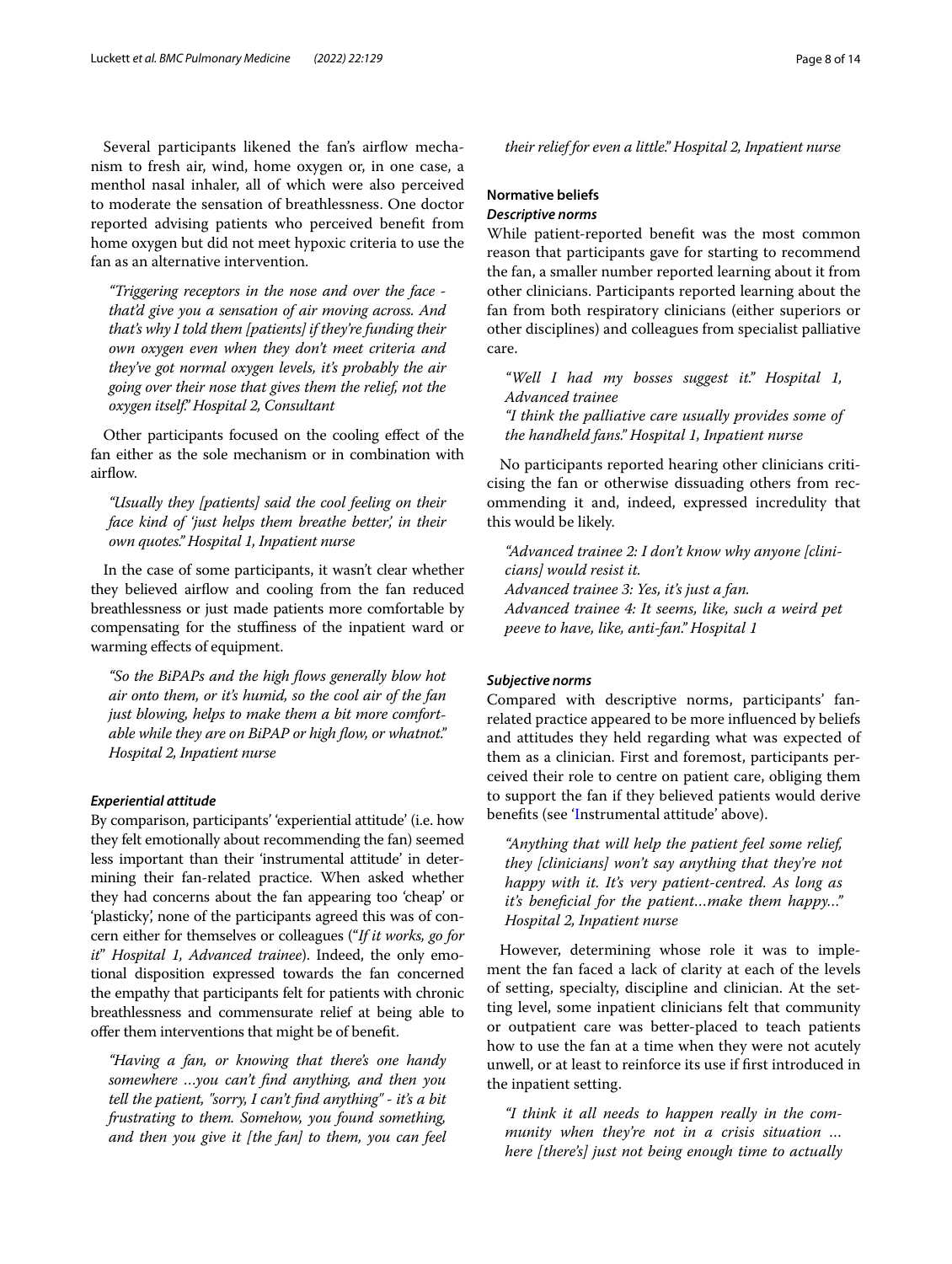*reinforce it before they're out the door." Hospital 2, Advanced trainee*

*"… putting them in place in an inpatient setting then reinforcing them when they follow up in the outpa‑ tient setting." Hospital 1, Inpatient nurse*

At a specialty level, some participants deferred to specialist palliative care to recommend the fan and other non-pharmacological interventions, especially those who felt these should be reserved for people with end-stage disease.

*"My experience was always thinking previously that it was something that usually palliative care would end up recommending" Hospital 1, Advanced trainee*

At the level of discipline, there was an assumption among some nurses and allied health professionals that doctors were more concerned with medical care and thus less likely to consider non-pharmacological management.

*"But that's because, I think, doctors are more focused on maybe this blood test or maybe this medication or 'we need to wean them of oxygen'. Not so much about the long term strategies that people can use when they're not sick." Hospital 1, Inpatient nurse*

However, most doctors reported recommending the fan among other non-pharmacological and pharmacological interventions, and even those who weren't felt that they should be taking a holistic approach that included this.

*Consultant: The patients are coming to us for help; we should give them all the help that we can. So that's why I'm castigating myself slightly for not really having remembered this [i.e. to recommend the fan or other non-pharmacological management strategies]. I don't think that we can put ourselves in little pigeonholes and say, "Oh, that's not my job." I think that historically we could when we had very short waiting times for pulmonary rehab. But even so, we can't count on other clinicians talking about things like that." Hospital 2*

At the individual clinician level, participants generally agreed that any clinician could talk to patients about the fan but, in practice, there was a lack of organisation about who would actually perform this role.

*"I think sometimes they can get stuck with "I do this and you do that". Sometimes, I think in an inpatient setting particularly, everyone assumes someone else has given the education, then no one's given the edu‑ cation. So, I wonder if that's a barrier as well, that some professions think that other professions should* 

*be giving that recommendations when it should be all of us?" Hospital 1, Inpatient nurse*

## **Personal agency**

#### *Perceived behavioural control*

Participants expressed a high level of 'perceived behavioural control' or autonomy over recommending the fan. This extended across disciplines, posing less of a barrier to implementation than the normative beliefs outlined above, although this was infuenced by 'environmental factors', as discussed below.

*"You don't have to wait for doctors … you can give it to the patient, and they can use it." Hospital 1, Inpatient nurse*

## *Self‑efcacy*

In contrast to perceived behavioural control, clinicians' 'self-efficacy' was more variable, especially concerning which type of fan to recommend and how to train patients to use it optimally. Fan characteristics that participants highlighted as important included the batteries not being especially likely to "*fall out*" (*Hospital 1, Inpatient nurse*) or "*run out*" (*Hospital 2, Inpatient nurse*) and the airfow being *"strong enough"* (*Hospital 1, Inpatient nurse*). However, most participants expressed uncertainty about which fan to recommend. One nurse felt that recommending a fan sold and branded by Lung Foundation Australia lent "*credibility*" (*Hospital 1, Inpatient nurse*) that might persuade patients to try it, even though they would also advise the patient that they could get a similar fan cheaper elsewhere.

Participants' beliefs varied regarding the extent of training and support needed for patients to use the fan optimally, and their confdence in the best approach. Reported approaches varied from minimal ("*I tell them where to buy the fan, tell them where to point it" Hospi‑ tal 1, Advanced trainee)* to more in-depth explanations about mechanism and situations in which to use the fan, tailoring to each individual patient's needs. Some participants emphasized the importance of taking time to properly explain the fan and train patients in its use, while others perceived a lack of clinician time to be a key barrier to fan implementation. At one of the hospitals, a doctor reported that a video tutorial was available for patients, but nurses seemed unaware of this.

Participants also varied in the degree to which they combined the fan with other non-pharmacological interventions, and their confdence in doing so. Some participants had never considered using the fan with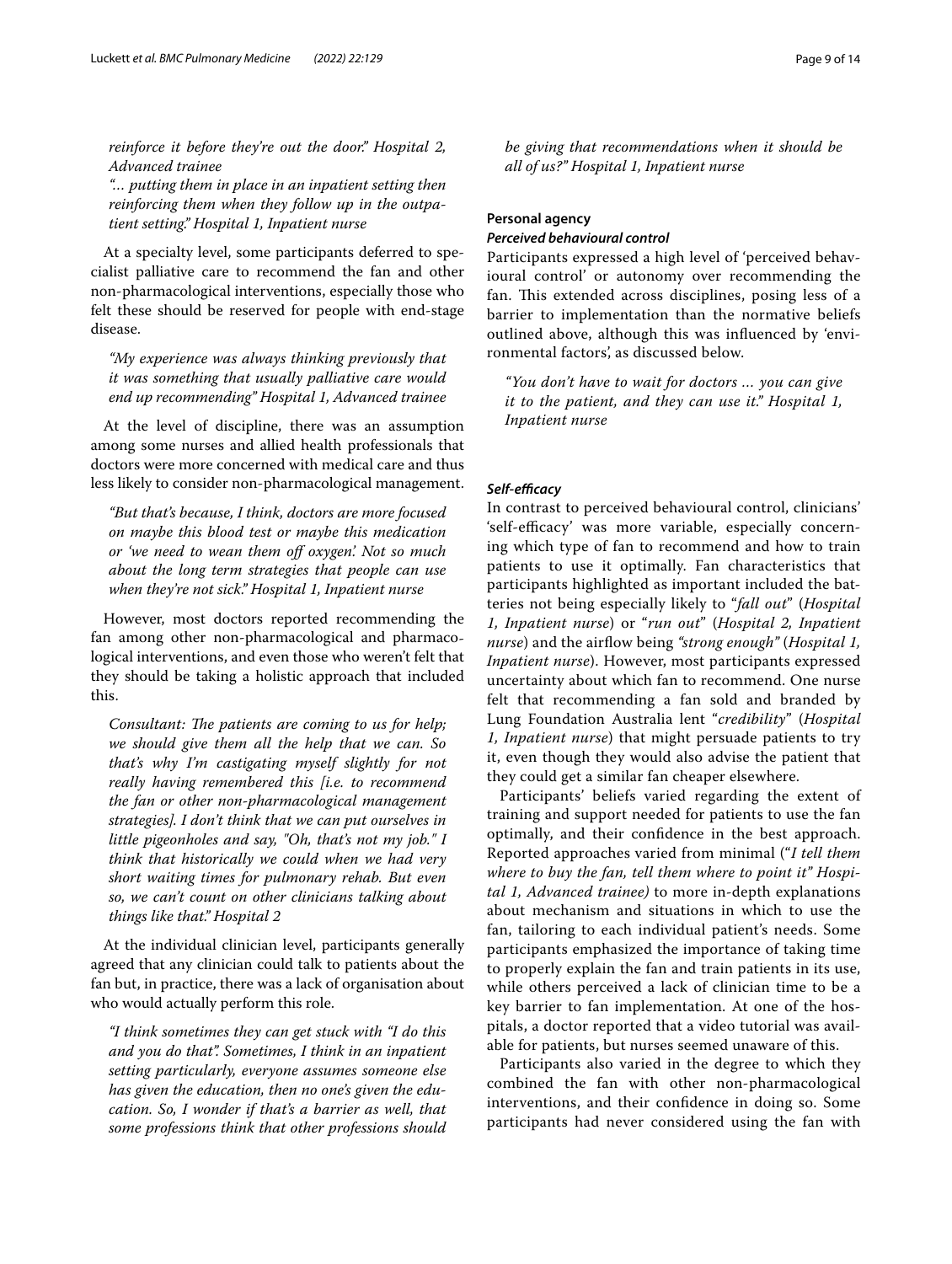other interventions, while one allied health professional reported never recommending it alone.

*"From a physio perspective, with all our other breathing strategies as well, it works well, position‑ ing, timing, pacing activities. So, it's never on its own … It's an adjunct to what we would normally do." Hospital 2, Allied health*

## **Environmental factors**

Environmental factors were unique among IBM constructs in impinging on participants' 'perceived behavioural control' to recommend the fan, especially the limited availability of fans in the hospital setting and assumption that costs would be prohibitive in making them widely available. The lack of hand-held fans on the ward meant that participants who worked in this setting relied on using desktop fans. The number of these often failed to meet demand. Also, desktop fans could not be taken home on discharge for portable use during activities of daily living. When asked about resourcing handheld fans, participants at both hospitals assumed that any funding would be short-lived and run out, with one doctor resorting to buying fans at his own expense. While participants perceived that patients could reasonably expected to buy their own fans when back in the community, limited mobility was sometimes considered a barrier to access.

*"Tese individuals, sometimes … aren't capable of going to the shop themselves to go get it." Hospital 2, Advanced trainee*

## **Salience and habit**

The poor availability of fans in the inpatient setting was perceived to impede implementation not only due to access but also because it reduced the 'salience' of fans and meant that nurses were not in the 'habit' of recommending them. Nurses reported care on the wards to be time pressured and often procedurally-driven, with the result that any aspect of care not included in protocols was unlikely to be implemented.

*"You get that sort of tunnel vision, not necessarily task-oriented, but it's not part of your protocol. If we knew we had heaps of them there, I think we'd see an increase in people ofering them because you've got them to ofer." Hospital 2, Inpatient nurse*

In the absence of fans being embedded into ward routine, nurses reported that only patients who brought a fan with them or explicitly requested one tended to receive an opportunity to use one.

## **Discussion**

This is the first study in any specialty or setting to explore clinicians' perspectives on barriers and facilitators to implementing the hand-held fan for the relief of chronic breathlessness. The most influential factor determining whether clinicians recommended the fan was a belief that there were benefts for patients, and these outweighed any disadvantages. Understanding of mechanism did not determine whether participants recommended the fan but did determine which patient sub-groups they targeted. In particular, clinicians who believed the mechanism to be largely psychological recommended it predominantly to anxious patients. Some clinicians also reported reserving the fan only for palliative/end-stage patients and/or after other interventions had failed. Other barriers included a belief that patients could become over-dependent on the fan, a lack of clarity about whose role it was to implement it, and what advice to provide patients, as well as limited access to fans in the hospital setting. Few clinicians reported implementing the fan in combination with other interventions. We found few diferences in perspective as a function of discipline beyond the views expressed by one or two individuals, limiting broader inference about this as an important factor.

These findings suggest that implementing the fan in specialist respiratory care may require behaviour change strategies targeting clinicians' 'capability', 'opportunity' and 'motivation' by means of clinician- and service-level interventions [[39\]](#page-12-37). Given relative autonomy in recommending the fan, 'motivation' appeared to be the most important factor in driving intention to recommend the fan. Most clinicians in our focus groups were unfamiliar with published evidence for the fan's efectiveness from RCTs or related guideline recommendations. Most guidelines recommending the fan for chronic breathlessness either focus specifcally on cancer [[17](#page-12-16), [18](#page-12-17)] or are for palliative care more generally  $[40-42]$  $[40-42]$ , with only the New Zealand COPD Guidelines [\[43](#page-13-3)] and a 'workshop report' from the American Thoracic Society (ATS) targeted at specialist respiratory clinicians  $[9]$  $[9]$ . The fan could be recommended across a wide range of respiratory guidelines and clinical pathways, including those for pulmonary rehabilitation and inpatient or outpatient management of breathlessness. Education on the fan could also be included in under-graduate and post-graduate curricula for various disciplines, as well as ongoing training. As highlighted by a participant in the current study, there is no mention in the Royal Australian College of Physicians curriculum for respiratory advanced training [\[44](#page-13-4)]; nor is it included in the palliative care curriculum [\[45](#page-13-5)]. A recent pre/post study showed that knowledge, beliefs and attitudes towards chronic breathlessness and its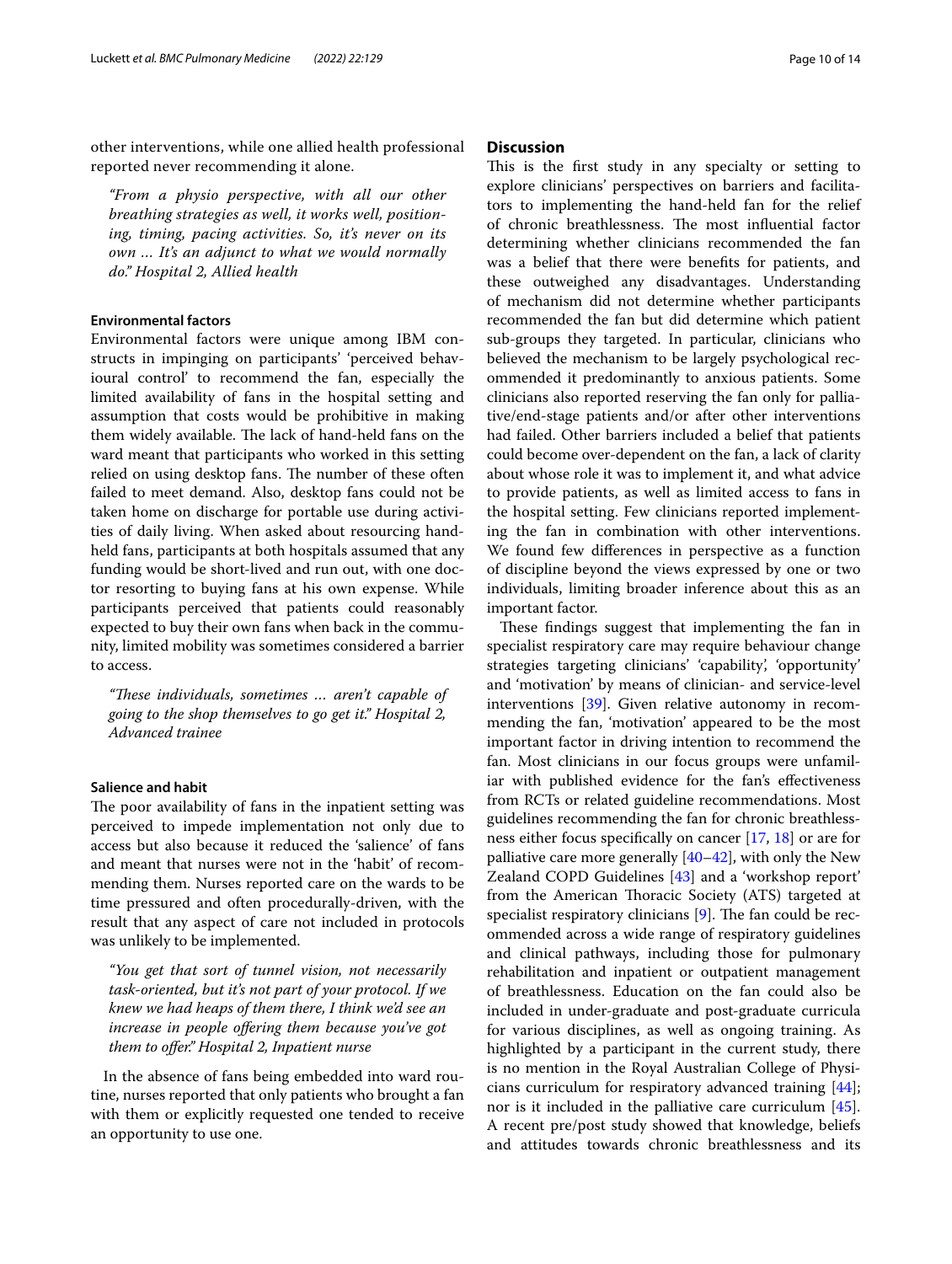management were improved by a 3-day workshop [\[46](#page-13-6)]. However, such training would need to be less resourceintensive and implemented at a service-level to reach clinicians most in need rather than 'preach to the converted' who are likely to self-select to attend.

Importantly, guideline recommendations and training on the fan should encourage clinicians to ofer it alongside disease-directed treatment as 'frst-line' management of chronic breathlessness, regardless of COPD stage. RCTs evaluating the fan have focused on severity of breathlessness as their inclusion criterion rather than stage of disease [\[47](#page-13-7), [48\]](#page-13-8). While patients with more severe breathlessness are likely to have more advanced disease, a decision to recommend the fan should similarly be driven by symptom severity and impact rather than disease characteristics. As recommended by the ATS guidelines, the fan can also be used to manage an acute-on-chronic breathlessness episode or 'crisis' [[9\]](#page-12-8), as well as for everyday remediation. Importantly, the fan can be recommended liberally not only because of the likelihood that patients will beneft but also because of its lack of associated harms.

In addition to behaviour change strategies targeting clinician 'motivation', there is also a need for strategies to increase clinician 'capability' to implement the fan. Of those participants who recommended the fan, relatively few were knowledgeable about how to implement its use in combination with other interventions. Combined use of interventions is encouraged by a clinical framework called the 'breathing, thinking and functioning' (BTF) approach, which acknowledges and addresses the interrelationships between cognitive and behavioural reactions to chronic breathlessness [\[49\]](#page-13-9). Evidence to date suggests the fan's mechanisms may extend across all three domains by targeting both peripheral and central aferent modulators of breathlessness sensation [[28,](#page-12-27) [50](#page-13-10)]. Moreover, patients in other studies have reported using the fan to complement breathing techniques and pacing and, in rarer instances, to replace at least some use of beta-agonist metered dose inhalers or home oxygen [\[8](#page-12-7), [16\]](#page-12-15). These findings suggest that the fan may have potential to infuence all three domains of BTF in partnership with other interventions. Further research is needed to refne our understanding of the fan's contributions and inform education for clinicians and patients on its optimal, integrated use.

Participants' uncertainty regarding the optimal way to train patients in using the fan is commensurate with the lack of evidence on these questions to date. Training videos available online to date provide guidance to patients on how to use the fan  $[51–57]$  $[51–57]$  $[51–57]$  $[51–57]$ , but no evaluation has been conducted to confrm optimal content. Like some participants in the current study, authors of one RCT

concluded that it is important to explain how and when to use the fan and how it might work, so as to legitimize the fan  $[58]$  $[58]$  $[58]$ . This is consistent with evidence from qualitative research that many patients are surprised that such an inexpensive, everyday item can be so efective [\[8](#page-12-7)]. However, further research is needed to establish the minimal education that patients require to beneft from the fan to ensure this is feasible within the limited time that clinicians have available, as highlighted by participants in the current study.

Participants were also unsure what type of hand-held fan to recommend to patients, which a recent study has gone some way to answering [\[59](#page-13-0)]. In this study, 33 participants with COPD who were attending a pulmonary rehabilitation program trialed 5 diferent fans in random order. Patient preference was related to perceived strength and pleasantness of airflow, and measured airflow at 30 cm. Further research is needed to test whether these same characteristics are also associated with better breathlessness-related outcomes.

Finally, participants cited availability of fans in the hospital setting as an environmental barrier that decreased the 'opportunity' for implementation. Given that fans are efective for increasing physical activity and functioning and may prevent avoidable hospital presentations, making them routinely available to hospital patients seems likely to offer an excellent return on investment. A US cost comparison of interventions for improving exercise tolerance in patients with COPD concluded the fan might cost just \$12 per year compared to many thousands of dollars for other interventions in widespread use [[60\]](#page-13-14). Making fans part of routine care might also address the barrier that participants raised regarding lack of clarity about whose role it is to implement the fan.

Reports of fan-related beneft from clinicians participating in the current study are consistent with research showing that patients perceive benefts to breathlessness intensity, physical activity and functioning, and anxiety [\[3](#page-12-2), [4](#page-12-3), [7](#page-12-6), [8](#page-12-7)]. Participants' perceptions of disadvantages were also mostly consistent with previous research, which has similarly suggested that these are limited to an unproven concern regarding transmission of COVID-19 and other airborne infections, and—for a small number of patients—perceptions of stigma [\[8](#page-12-7)]. However, participants also perceived two new disadvantages not previously reported in the literature, namely a concern among some cultural groups that air flow itself may cause illness, and a risk that patients could become overly-dependent on the fan, limiting their functioning in situations where the fan might not be available. These concerns were raised by only one and two participants respectively, suggesting that future research is needed to appraise transferability. To date, the only relevant research we are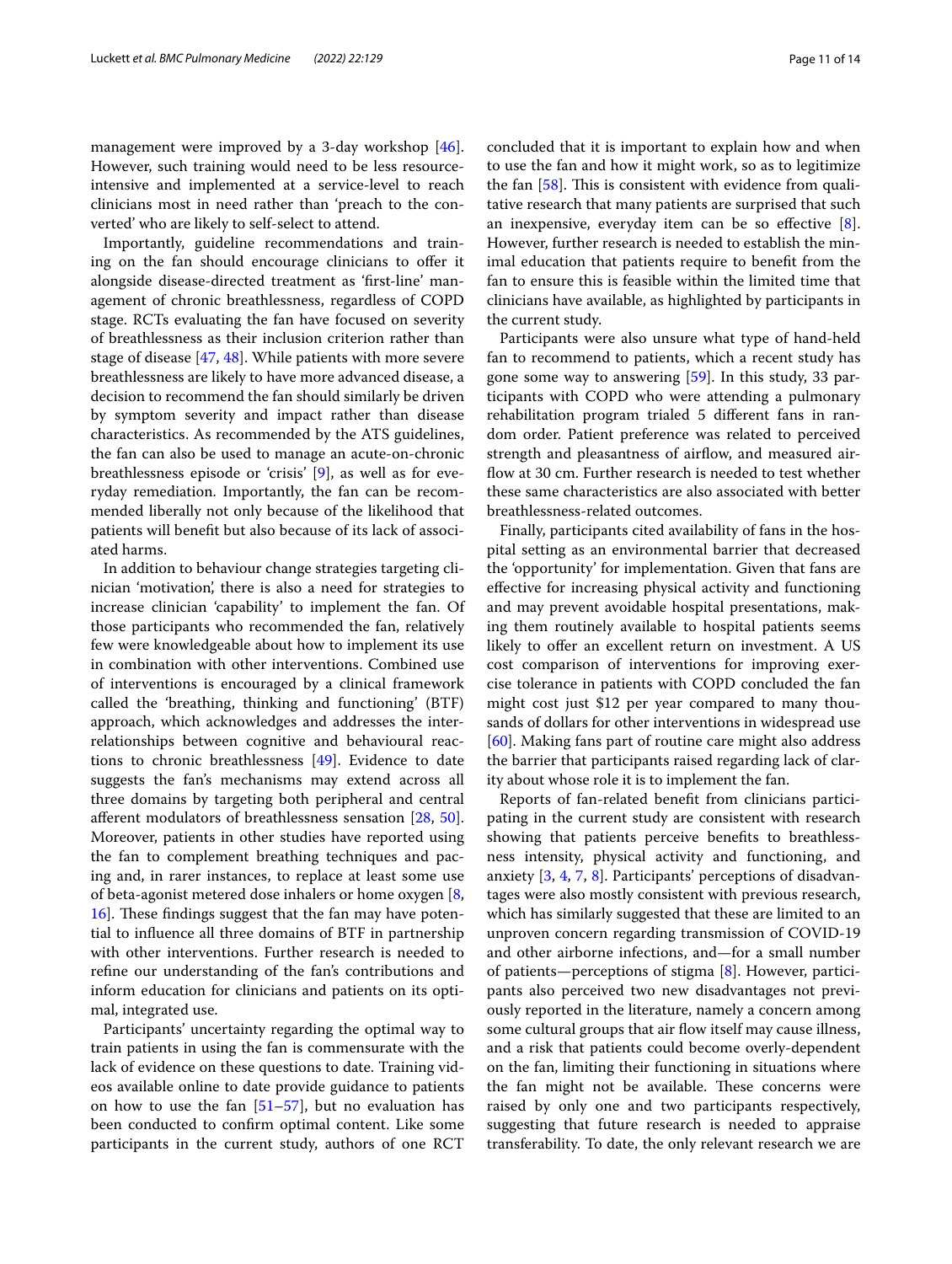aware of was a recent case study that explored the potential for interventions like oxygen to become "objects of both safety and imprisonment" [[61\]](#page-13-15).

## **Strengths and limitations**

The strengths of this study relate to its in-depth focus on just one non-pharmacological intervention and inclusion of a range of disciplines across 9 focus groups. However, transferability of fndings are limited by its focus on specialist respiratory clinicians working predominantly in inpatient services at only two metropolitan hospitals, and junior rather than senior medical staf. Future eforts to understand and address barriers to fan implementation should extend to the outpatient and community respiratory settings, where the fan has potential to support physical activity and confdence for daily living [[7,](#page-12-6) [8\]](#page-12-7). Given estimates from population-based research that nearly one in ten people aged 15 years or older [[62](#page-13-16)] and a quarter of people aged over 70 [\[63\]](#page-13-17) in the general community may experience chronic breathlessness, there may also be a case for promoting implementation of the fan alongside other evidence-based non-pharmacological strategies in primary care.

It should also be noted that, while our recruitment strategy was efective in including a range of fan-related practice, there was likely to be at least some sampling bias towards clinicians with more positive knowledge, beliefs and attitudes towards the fan, with the implication that our fndings may have under-estimated barriers to fan implementation across the specialty more generally. While the focus group facilitator tried to maintain a magnanimous and open regard to the full range of fan-related perspectives, participants were likely aware of the study's positive disposition towards the fan so may have been biased towards reporting more favourably to conform and be courteous. We may also have overlooked promising avenues for enquiry that would have been identifed by involving consumers in designing the study. Finally, there is potential for use of the IBM during analysis to have limited researchers' interpretation of the data. To protect against this, analysis began with inductive coding by researchers 'outside' the clinical specialty before transitioning to interpretation using the IBM and input from 'inside' researchers with nursing and medical perspectives from within specialist respiratory care.

## **Conclusion**

Service- and clinician-level interventions are needed to implement hand-held fans in specialist respiratory services for chronic breathlessness in patients with COPD. Behaviour change strategies are needed to increase clinician capability, opportunity and motivation to

recommend the fan as frst-line intervention for breathlessness (rather than reserving it for patients who are anxious or palliative/end-stage) and integrating it with other strategies. Making fans available and incorporated into routine care in hospitals will overcome the main environmental barrier to implementation and is likely to be cost-efective.

## **Acknowledgements**

Not applicable.

#### **Author contributions**

TL: Conceptualization, methodology, investigation, formal analysis, writing–original draft, funding acquisition. MR: Conceptualization, methodology, investigation, formal analysis, writing–reviewing and editing, funding acquisition. TS: Conceptualization, methodology, formal analysis, writing–reviewing and editing, funding acquisition. MG: formal analysis, writing–reviewing and editing. SD: methodology, investigation, writing–reviewing and editing, funding acquisition. FS: Conceptualization, methodology, writing–reviewing and editing, funding acquisition. CF: Methodology, writing–reviewing and editing, funding acquisition. SK: Methodology, writing–reviewing and editing, funding acquisition. JP: Methodology, writing–reviewing and editing, funding acquisition. MP: Methodology, writing–reviewing and editing, funding acquisition. DC: Methodology, writing–reviewing and editing, funding acquisition. MJ: Conceptualisation, methodology, writing–reviewing and editing, funding acquisition. All authors read and approved the fnal manuscript.

#### **Funding**

Maridulu Budyari Gumal/Sydney Partnership for Health, Education, Research and Enterprise (SPHERE) 2020 Translational Seed Funding Scheme. The funding body had no role in the collection, analysis and interpretation of data, writing of the report, or in the decision to submit the article for publication.

#### **Availability of data and materials**

The data that support the fndings of this study are available from [third party name] but restrictions apply to the availability of these data, which were used under license for the current study, and so are not publicly available. Data are however available from the authors upon reasonable request and with consideration regarding whether further ethics approval will be required.

#### **Declarations**

#### **Ethics approval and consent to participate**

The study was approved by South Eastern Sydney Local Health District Human Research Ethics Committee (2020/ETH02615). All participants gave informed consent to participate.

#### **Consent for publication**

Not applicable.

#### **Competing interests**

The authors declare that they have no competing interests.

#### **Author details**

<sup>1</sup> IMPACCT (Improving Palliative, Aged and Chronic Care Through Clinical Research and Translation), Faculty of Health, University of Technology Sydney (UTS), Building 10, Level 3, 235 Jones St, Ultimo, Sydney, NSW 2007, Australia. <sup>2</sup> Department of Respiratory and Sleep Medicine, Westmead Hospital, Sydney, NSW, Australia. <sup>3</sup> Ludwig Engel Centre for Respiratory Research, Westmead Institute for Medical Research, Sydney, NSW, Australia. <sup>4</sup>The University of Sydney at Westmead Hospital, Sydney, NSW, Australia.<sup>5</sup> Respiratory Medicine Clinic, Prince of Wales Hospital, Sydney, NSW, Australia. <sup>6</sup>Wolfson Palliative Care Research Centre, Hull York Medical School, University of Hull, Kingston Upon Hull, Yorkshire, UK.<sup>7</sup> Western Sydney Nursing & Midwifery Research Centre, Blacktown Clinical & Research School, Western Sydney Local Health District, Western Sydney University, Blacktown Hospital, Sydney, NSW, Australia. 8 School of Nursing, Queensland University of Technology, Brisbane, QLD, Australia.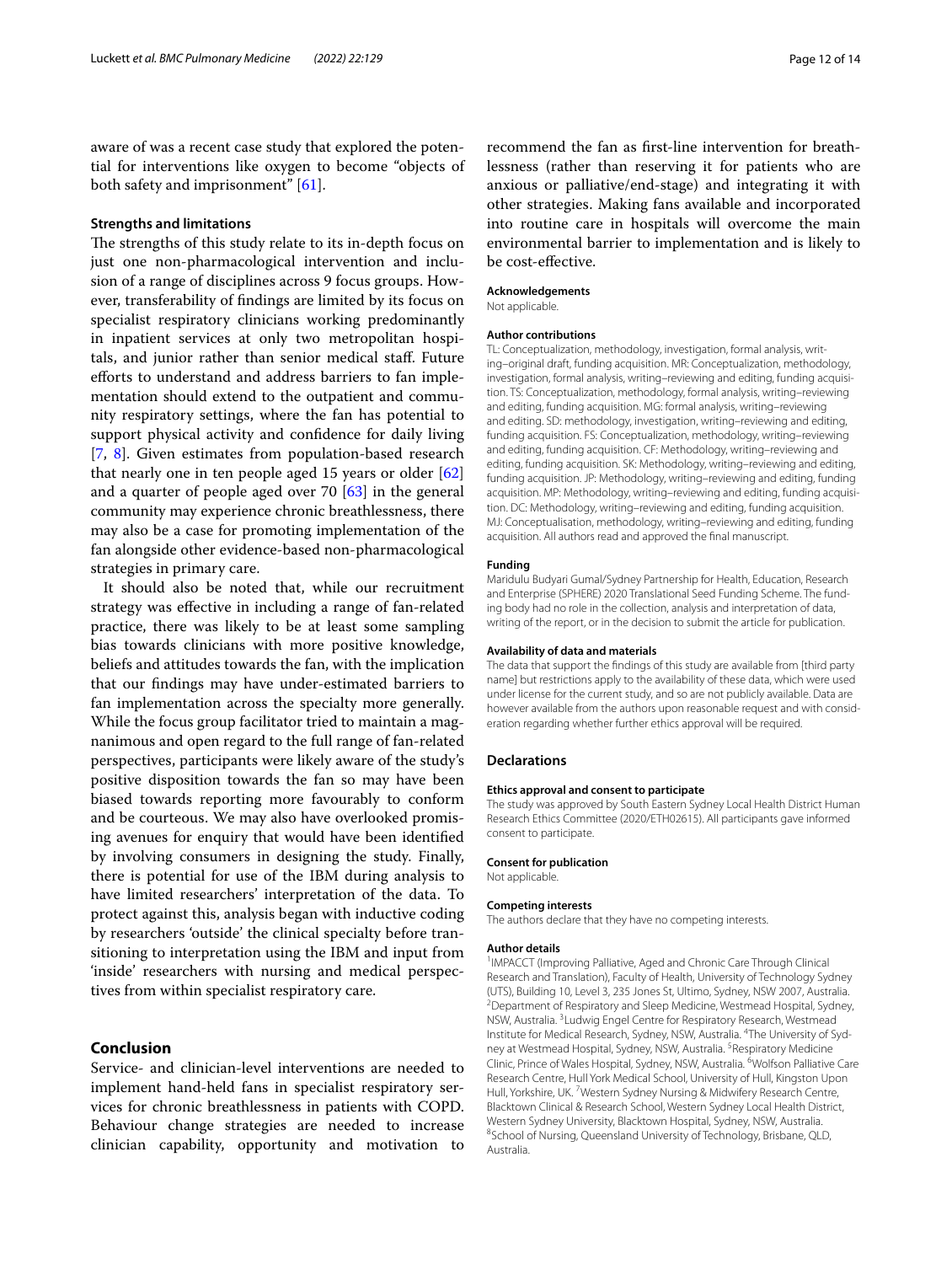Received: 13 September 2021 Accepted: 25 March 2022

#### **References**

- <span id="page-12-0"></span>1. Johnson MJ, Yorke J, Hansen-Flaschen J, Lansing R, Ekström M, Similowski T, Currow DC. Towards an expert consensus to delineate a clinical syndrome of chronic breathlessness. Eur Res J. 2017;49(5):1602277.
- <span id="page-12-1"></span>2. Hindelang M, Kirsch F, Leidl R. Efectiveness of non-pharmacological COPD management on health-related quality of life-a systematic review. Expert Rev. 2020;20(1):79–91.
- <span id="page-12-2"></span>3. Kako J, Kobayashi M, Oosono Y, Kajiwara K, Miyashita M. Immediate efect of FAN therapy in terminal cancer with dyspnea at rest: a meta-analysis. Am J Hosp Palliat Med. 2020;37(4):294–9.
- <span id="page-12-3"></span>Yu S, Sun K, Xing X, Zhong Y, Yan X, Qiu W, Yan M. Fan therapy for the relief of dyspnea in adults with advanced disease and terminal illness: a metaanalysis of randomized controlled trials. J Palliat Med. 2019;22(12):1603–9.
- <span id="page-12-4"></span>5. Mendoza MJL, Ting FIL, Vergara JPB, Sacdalan DBL, Sandoval-Tan J. Fan-on-face therapy in relieving dyspnea of adult terminally ill cancer patients: a meta-analysis. Asian J Oncol. 2020;6(02):88–93.
- <span id="page-12-5"></span>6. Swan F, Newey A, Bland M, Allgar V, Booth S, Bausewein C, Yorke J, Johnson M. Airfow relieves chronic breathlessness in people with advanced disease: an exploratory systematic review and meta-analyses. Palliat Med. 2019;33(6):618–33.
- <span id="page-12-6"></span>7. Barnes-Harris M, Allgar V, Booth S, Currow D, Hart S, Phillips J, Swan F, Johnson MJ. Battery operated fan and chronic breathlessness: does it help? BMJ Support Palliat Care. 2019;9(4):478–81.
- <span id="page-12-7"></span>8. Luckett T, Phillips J, Johnson MJ, Farquhar M, Swan F, Assen T, Bhattarai P, Booth S. Contributions of a hand-held fan to self-management of chronic breathlessness. Eur Respir J. 2017;50(2):1700262.
- <span id="page-12-8"></span>9. Mularski RA, Reinke LF, Carrieri-Kohlman V, Fischer MD, Campbell ML, Rocker G, Schneidman A, Jacobs SS, Arnold R, Benditt JO, et al. An official American Thoracic Society workshop report: assessment and palliative management of dyspnea crisis. Ann Am Thorac Soc. 2013;10(5):S98-106.
- <span id="page-12-9"></span>10. Kelly AM, Keijzers G, Klim S, Graham CA, Craig S, Kuan WS, Jones P, Holdgate A, Lawoko C, Laribi SJ. An observational study of dyspnea in emergency departments: the Asia, Australia, and New Zealand Dyspnea in Emergency Departments Study (AANZDEM). Acad Emerg Med. 2017;24(3):328–36.
- <span id="page-12-10"></span>11. Hutchinson A, Pickering A, Williams P, Bland JM, Johnson M. Breathlessness and presentation to the emergency department: a survey and clinical record review. BMC Polm. 2017;17:53.
- <span id="page-12-11"></span>12. Hutchinson A, Galvin K, Johnson MJ. "So, I try not to go…" acute-onchronic breathlessness and presentation to the emergency department: in-depth interviews with patients, carers, and clinicians. J Pain Symptom Manag. 2020;60(2):316–25.
- <span id="page-12-12"></span>13. Long A, Cartwright M, Reilly CC. Impact of fan therapy during exercise on breathlessness and recovery time in patients with COPD: a pilot randomised controlled crossover trial. ERJ Open Res. 2021. [https://doi.org/](https://doi.org/10.1183/23120541.00211-2021) [10.1183/23120541.00211-2021](https://doi.org/10.1183/23120541.00211-2021).
- <span id="page-12-13"></span>14. Luckett T, Phillips J, Johnson M, Garcia M, Bhattarai P, Carrieri-Kohlman V, Hutchinson A, Disler RT, Currow D, Agar M. Insights from Australians with respiratory disease living in the community with experience of selfmanaging through an emergency department 'near miss' for breathlessness: a strengths-based qualitative study. BMJ Open. 2017;7(12):e017536.
- <span id="page-12-14"></span>15. Public Health Ontario. The use of portable fans and portable air conditioning units during COVID-19 in long-term care and retirement homes. [https://www.publichealthontario.ca/-/media/documents/ncov/ltcrh/](https://www.publichealthontario.ca/-/media/documents/ncov/ltcrh/2020/08/covid-19-fans-air-conditioning-ltcrh.pdf?la=en) [2020/08/covid-19-fans-air-conditioning-ltcrh.pdf?la](https://www.publichealthontario.ca/-/media/documents/ncov/ltcrh/2020/08/covid-19-fans-air-conditioning-ltcrh.pdf?la=en)=en. Accessed 16 June 2021.
- <span id="page-12-15"></span>16. Farquhar MC, Prevost AT, McCrone P, Brafman-Price B, Bentley A, Higginson IJ, Todd CJ, Booth S. The clinical and cost efectiveness of a Breathlessness Intervention Service for patients with advanced non-malignant disease and their informal carers: mixed fndings of a mixed method randomised controlled trial. Trials. 2016;17:185.
- <span id="page-12-16"></span>17. Hui D, Maddocks M, Johnson MJ, Ekström M, Simon ST, Ogliari AC, Booth S, Ripamonti CI. Management of breathlessness in patients with cancer: ESMO Clinical Practice Guidelines. ESMO Open. 2020;5(6):e001038.
- <span id="page-12-17"></span>18. Hui D, Bohlke K, Bao T, Campbell TC, Coyne PJ, Currow DC, Gupta A, Leiser AL, Mori M, Nava S, et al. Management of dyspnea in advanced cancer: ASCO Guideline. J Clin Oncol. 2021;39(12):1389–411.
- <span id="page-12-18"></span>19. Lung Foundation Australia. Benefts of hand-held fans. [https://lungf](https://lungfoundation.com.au/news/benefits-of-hand-held-fans/) [oundation.com.au/news/benefits-of-hand-held-fans/.](https://lungfoundation.com.au/news/benefits-of-hand-held-fans/) Accessed 3 June 2020.
- <span id="page-12-19"></span>20. British Lung Foundation. Looking after your lungs in hot weather. [https://](https://www.blf.org.uk/support-for-you/hot-weather) [www.blf.org.uk/support-for-you/hot-weather.](https://www.blf.org.uk/support-for-you/hot-weather) Accessed 11 June 2021.
- <span id="page-12-20"></span>21. Bos-Touwen I, Schuurmans M, Monninkhof EM, Korpershoek Y, Spruit-Bentvelzen L, Ertugrul-Graaf I, de Wit N, Trappenburg J. Patient and disease characteristics associated with activation for self-management in patients with diabetes, chronic obstructive pulmonary disease, chronic heart failure and chronic renal disease: a cross-sectional survey study. PLoS ONE. 2015;10(5):e0126400.
- <span id="page-12-21"></span>22. Bausewein C, Schunk M, Schumacher P, Dittmer J, Bolzani A, Booth S. Breathlessness services as a new model of support for patients with respiratory disease. Journal of Chronic Respiratory Disease. 2018;15(1):48–59.
- <span id="page-12-22"></span>23. Luckett T, Roberts MM, Smith T, Swami V, Cho J-G, Wheatley JR. Patient perspectives on how to optimise benefts from a breathlessness service for people with COPD. NPJ Prim Care Respir Med. 2020;30(1):16.
- <span id="page-12-23"></span>24. Prihartadi AS, Licastro GI, Pearson M, Johnson M, Luckett T, Swan F. Non-medical devices for the management of chronic breathlessness: a scoping review of device use, barriers and facilitators for patients, carers and clinicians. BMJ Support Palliat Care. 2022.
- <span id="page-12-24"></span>25. Russell S, Ogunbayo OJ, Newham JJ, Heslop-Marshall K, Netts P, Hanratty B, Beyer F, Kaner E. Qualitative systematic review of barriers and facilitators to self-management of chronic obstructive pulmonary disease: views of patients and healthcare professionals. NPJ Prim Care Respir Med. 2018;28:2.
- <span id="page-12-25"></span>26. Celli B, Blasi F, Gaga M, Singh D, Vogelmeier C, Pegoraro V, Caputo N, Agusti A. Perception of symptoms and quality of life - comparison of patients' and physicians' views in the COPD MIRROR study. Int J Chron Obstruct Pulmon Dis. 2017;12:2189–96.
- <span id="page-12-26"></span>27. Currow DC, Abernethy AP, Ko DN. The active identifcation and management of chronic refractory breathlessness is a human right. Thorax 2013:thoraxjnl-2013-204701.
- <span id="page-12-27"></span>28. Swan F, Booth S. The role of airfow for the relief of chronic refractory breathlessness. Curr Opin Support Palliat Care. 2015;9(3):206–11.
- <span id="page-12-28"></span>29. Morélot-Panzini C. Fooling the brain to alleviate dyspnoea. Eur Respir J. 2017;50:1701383.
- <span id="page-12-29"></span>30. Tong A, Sainsbury P, Craig J. Consolidated criteria for reporting qualitative research (COREQ): a 32-item checklist for interviews and focus groups. Int J Qual Health Care. 2007;19(6):349–57.
- <span id="page-12-30"></span>31. Bender DE, Ewbank D. The focus group as a tool for health research: issues in design and analysis. Health Transit Rev. 1994;4:63–80.
- <span id="page-12-31"></span>32. Gill P, Stewart K, Treasure E, Chadwick B. Methods of data collection in qualitative research: interviews and focus groups. Br Dent J. 2008;204(6):291–5.
- <span id="page-12-32"></span>33. Krumpal I. Determinants of social desirability bias in sensitive surveys: a literature review. Qual Quant. 2013;47(4):2025–47.
- <span id="page-12-33"></span>34. Bradley EH, Curry LA, Devers KJ. Qualitative data analysis for health services research: Developing taxonomy, themes, and theory. Health Serv Res. 2007;42(4):1758–72.
- <span id="page-12-34"></span>35. Montano DE, Kasprzyk D. Theory of reasoned action, theory of planned behavior, and the integrated behavioral model. In: Glanz K, Rimer BK, Viswanath KV, editors. Health behavior: theory, research, and practice. 5th ed. Hoboken: Jossey-Bass; 2015. p. 95–124.
- <span id="page-12-35"></span>36. Binswanger IA, Koester S, Mueller SR, Gardner EM, Goddard K, Glanz JM. Overdose education and naloxone for patients prescribed opioids in primary care: a qualitative study of primary care staff. J Gen Intern Med. 2015;30(12):1837–44.
- 37. Aluko OE, Beck KH, Howard DE. Medical students' beliefs about screening for intimate partner violence: a qualitative study. Health Promot Pract. 2015;16(4):540–9.
- <span id="page-12-36"></span>38. Njau B, Lisasi E, Damian DJ, Mushi DL, Boulle A, Mathews C. Feasibility of an HIV self-testing intervention: a formative qualitative study among individuals, community leaders, and HIV testing experts in northern Tanzania. BMC Public Health. 2020;20(1):490.
- <span id="page-12-37"></span>39. Michie S, Atkins L, West R. The behaviour change wheel: a guide to designing interventions. London: Silverback Publishing; 2014.